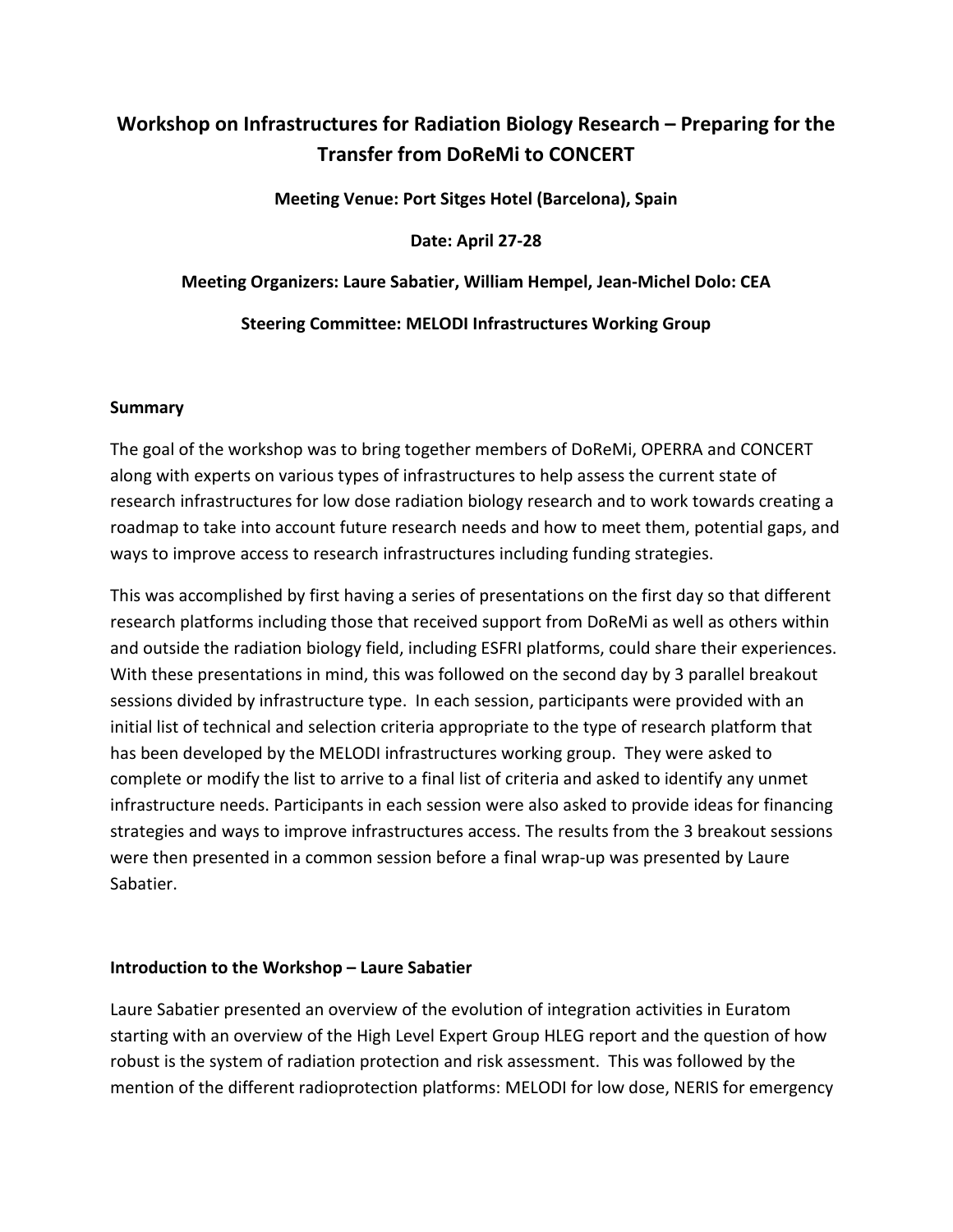preparedness and remediation, ALLIANCE for Radioecology, EURADOS for dosimetry, and their mission to produce a Strategic Research Agenda (SRA), stressing that these organizations receive no EU funding. Brief mention was then made of the funded Networks of Excellence (NoE) and preparatory programs for the integration of radiation protection research including the DoReMi NoE for low dose research, the STAR NoE for radioecology and the preparatory programs NERIS-TP for emergency preparedness and remediation, COMET for radioecology, and OPERRA for the integration of radioprotection research. A brief introduction to the ESFRI platforms was also made stressing those that could be of interest to radiation biology research. This was followed by a description of the infrastructure related activities within DoReMi and OPERRA, concluding with a brief description of the EJP-CONCERT and activities within CONCERT to promote the visibility of selected infrastructures for R&D, harmonize practices and protocols, and the development of strategies for facilitating access to infrastructure.

# **Session 1 – Improved Access to Infrastructures (physical access, supporting facilities and management, financial strategies)**

Session 1 was chaired by Antonella Tabocchini of the ISS and focused on presentations by irradiation facilities that were made available to DoReMi partners following identification of specific gaps via financing through open calls as an example of how DoReMi has provided access to infrastructures. These included the FIGARO facility for low dose/dose rate gamma irradiation of cells and small animals which was upgraded using DoReMi funds, the IES irradiation facility in Rokasho, Japan for low dose/dose rate gamma irradiation of rodents which was a partner in a DoReMi funded research project to study the effects of low dose chronic exposure in the development of brain cancer in mice, the low dose gamma radiation facility at Stockholm University which was made available to DoReMi partners and which received financing through ad hoc funding, and finally the SNAKE ion microbeam facility in Munich which provided beam time financed by DoReMi.

### **Session 2 – Infrastructures for data sharing and biobanks**

This session chaired by Fieke Dekkers of the RIVM focused on infrastructures for data sharing and biobanks, including a general presentation of the databases/biobanks, their use, accessing data and samples, their management, their sustainability, etc. These included presentations of the STORE database for data and samples from radiobiology experiments, the FREDERICA database of published data in the field of radioecology, the Janus and NURA archives of data and samples from studies carried out in the US at the Argonne National Laboratory, and the BBMRI Large Population Cohorts project run under the auspices of the ESFRI, BBPRI-ERIC.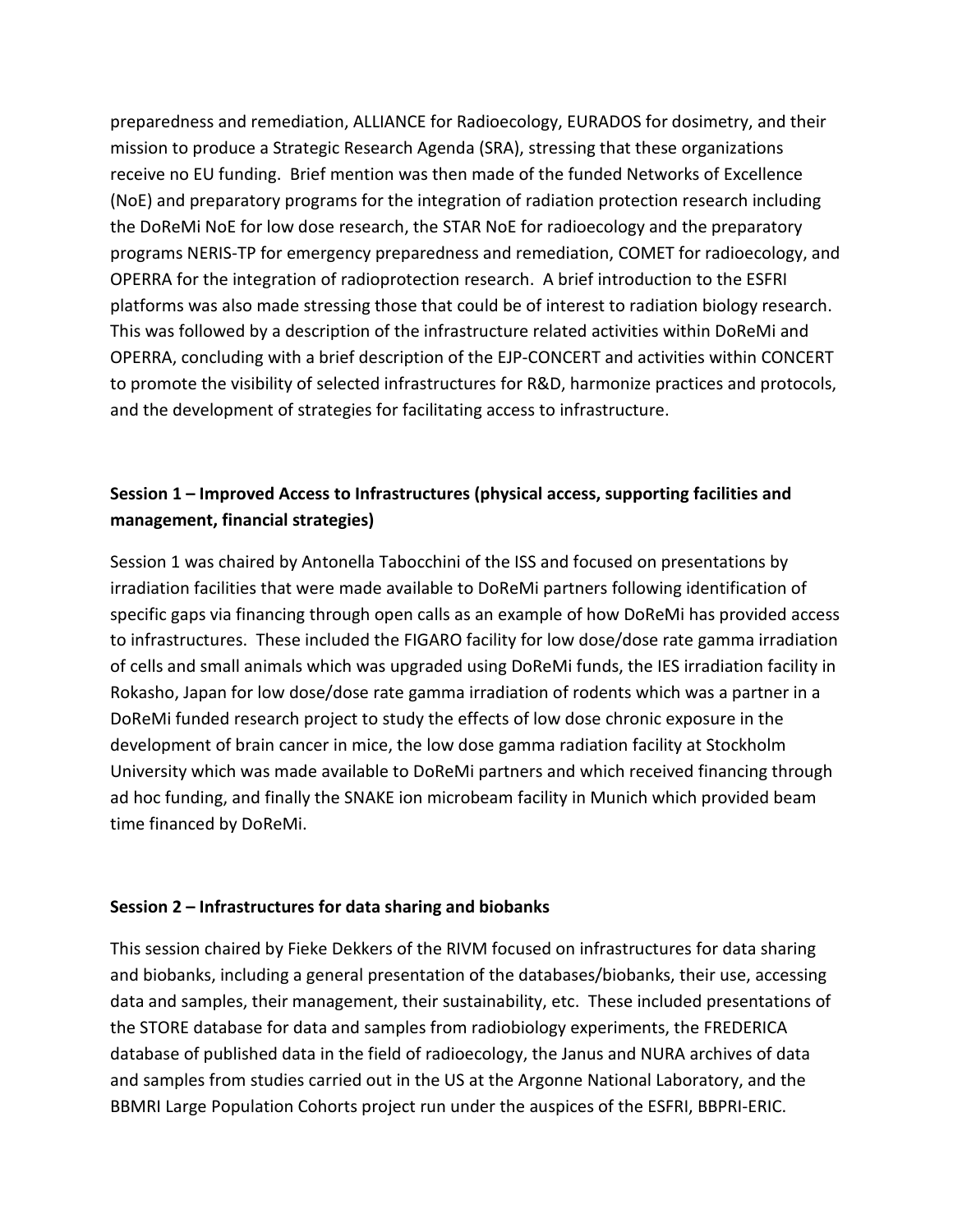# **Session 3 - The experience of National and European level distributed platforms (harmonization, choice of partners, criteria, intra-laboratory comparisons, financing, and sustainability)**

This session chaired by Rafi Benotmane of the SCK-CEN focused on national and distributed infrastructures from within and outside the radiation research field where the presentation included an overview of the platforms, their history, current status, management, and future directions. These included 3 ESFRI platforms consisting of BBMRI-ERIC for biobanking of samples for biomedical research, Euro-BioImaging for biomedical imaging, and ELIXIR, the European life science infrastructure for biological data. These were followed by a presentation of the French national metabolomics laboratory Metabohub. To conclude a presentation was made on the European organization EURADOS which supports activities in radiation dosimetry including harmonization exercises and RENEB, a project to develop a network of biodosimetry laboratories throughout Europe using harmonized protocols to respond to radiological emergencies, but which could also be used for large retrospective epidemiology studies.

#### **Introduction to day 2 – William Hempel**

Day 2 started with an introduction which first chronicled the growth of DoReMi WP4 from 4 to 10 tasks to respond to the infrastructure needs in low dose radiation biology research. This was followed by a brief presentation of the results of a DoReMi survey on the use of external facilities. The conclusions of the survey were that there is a high interest in using certain external irradiation, 'omics, and imaging facilities as well as archived data/samples if sufficient funding is available. It was also felt that all of the necessary facilities already exist, but that there remain significant barriers to access including financing, complicated logistics, the presence of appropriate on-site staff, and the availability of supporting laboratories. The need to identify and promote high quality infrastructures best suited to serve the needs of radiation biology research was then presented. This includes improving access by focusing on selected infrastructures and facilities, the better rationalization of the use of existing infrastructures and available financial resources, improving reproducibility by supporting infrastructures that meet necessary quality criteria (ex. 'omics), and improve sustainability of rare but essential infrastructures (ex. internal contamination facilities (radon). A potential strategy to identify qualifying facilities using technical and selection criteria was then presented along with the elements of a roadmap which included listing of the selected facilities/infrastructures, a description of the process (and criteria) used to select the infrastructures, proposed funding strategies to promote their use and support research projects that use the qualifying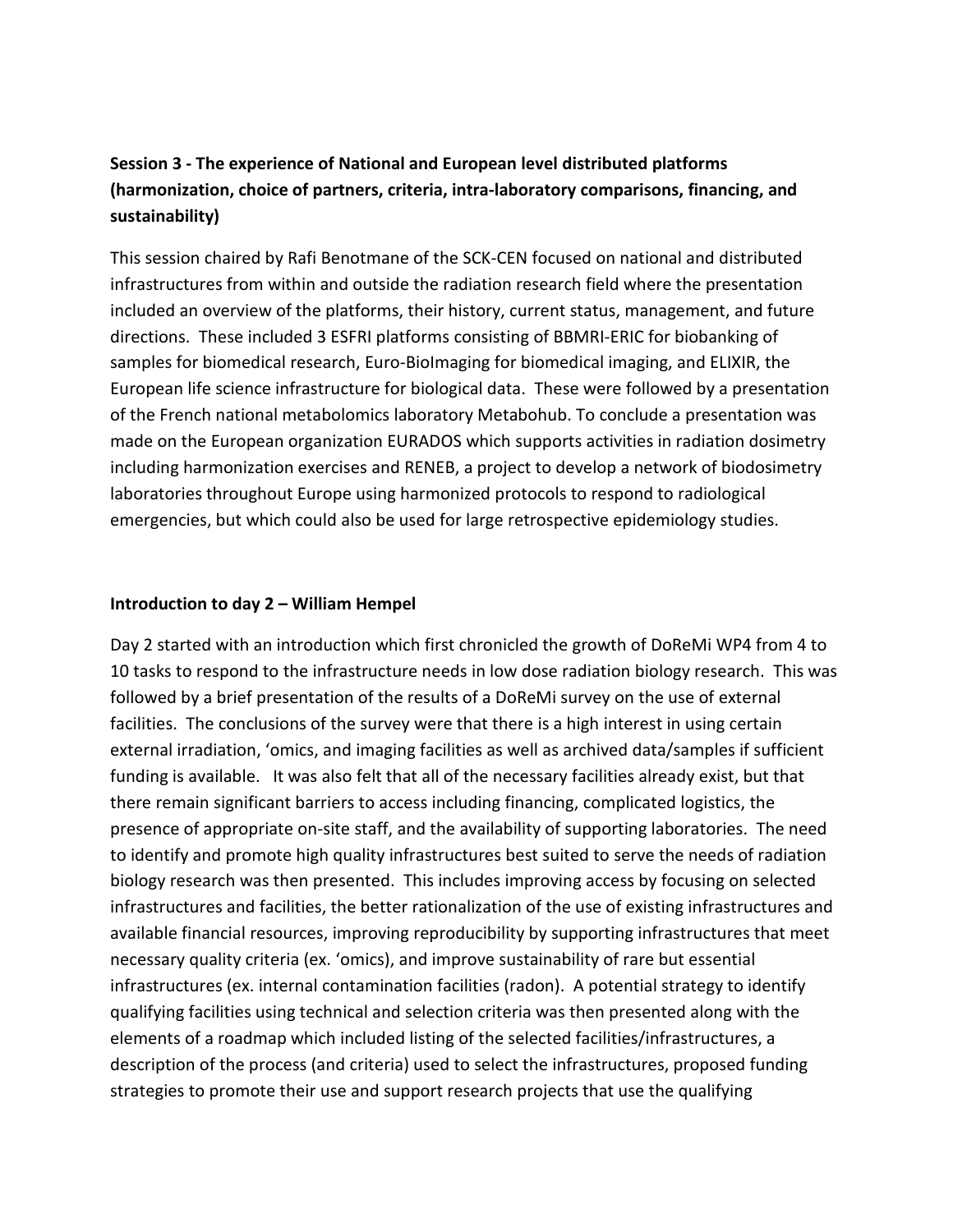facilities/infrastructures, and procedures for the inclusion of additional facilities/infrastructures to the list of qualifying facilities/infrastructure. Finally a brief discussion of the importance of harmonization and inter-laboratory comparisons was presented including discussion points for the following sessions.

### **Session 4 - Irradiation platforms: Chair - Kevin Prise (QUB)**

The list of technical and selection criteria for external and internal irradiation platforms presented to session 4 by the MELODI research infrastructures WG was already quite detailed and extensive. A number of relevant additions were made to the criteria and additional potential facilities were added to the list. Concerning potential gaps, it was felt that most needs were well-met. It was felt that there is a lack of fast Neutron facilities in Europe, while mixed exposure facilities (alpha/X-ray, gamma/neutron) exist, but need to be identified and listed. Proposed funding models included providing funds for external beam time, for short-term visits, and within integrated projects. It was felt that both investigators and facilities needed to be funded in parallel. Finally, the preference was for a bottom up approach based on scientific value, followed by an evaluation of the feasibility.

# **Session 5 - Data sharing platforms, cohorts and biobanks: Chair - Bernd Grosche (BfS)**

The conclusion from this session was that the criteria for cohorts, databases and biobanks are not the same, but for all there needs to be "as much information as possible". For cohorts, a comprehensive survey has already been performed within DoReMi generating an extensive information set. For databases, it was felt that a priority needs to be that it is user-friendly with easy searchability. For animal information it was proposed that a minimum information set should be defined. In the case of biobanks, it was felt that information on how the samples have been prepared and stored should be a priority. For STORE, potential links with ELIXIR were discussed, but further discussion will be necessary before any conclusions can be made.

Concerning funding and sustainability, the question of making STORE an ERIC was discussed but it was decided that an ERIC would be too big a solution for the radiation protection community. Other possibilities discussed included seeking money from government agencies, setting aside a portion of funds from accepted projects for biobanking/data archiving, or linking databases/biobanks to E&T activities.

Elements of the roadmap should include the development of a searchable database of all infrastructures. In addition, the use the same metadata for archived data as well as access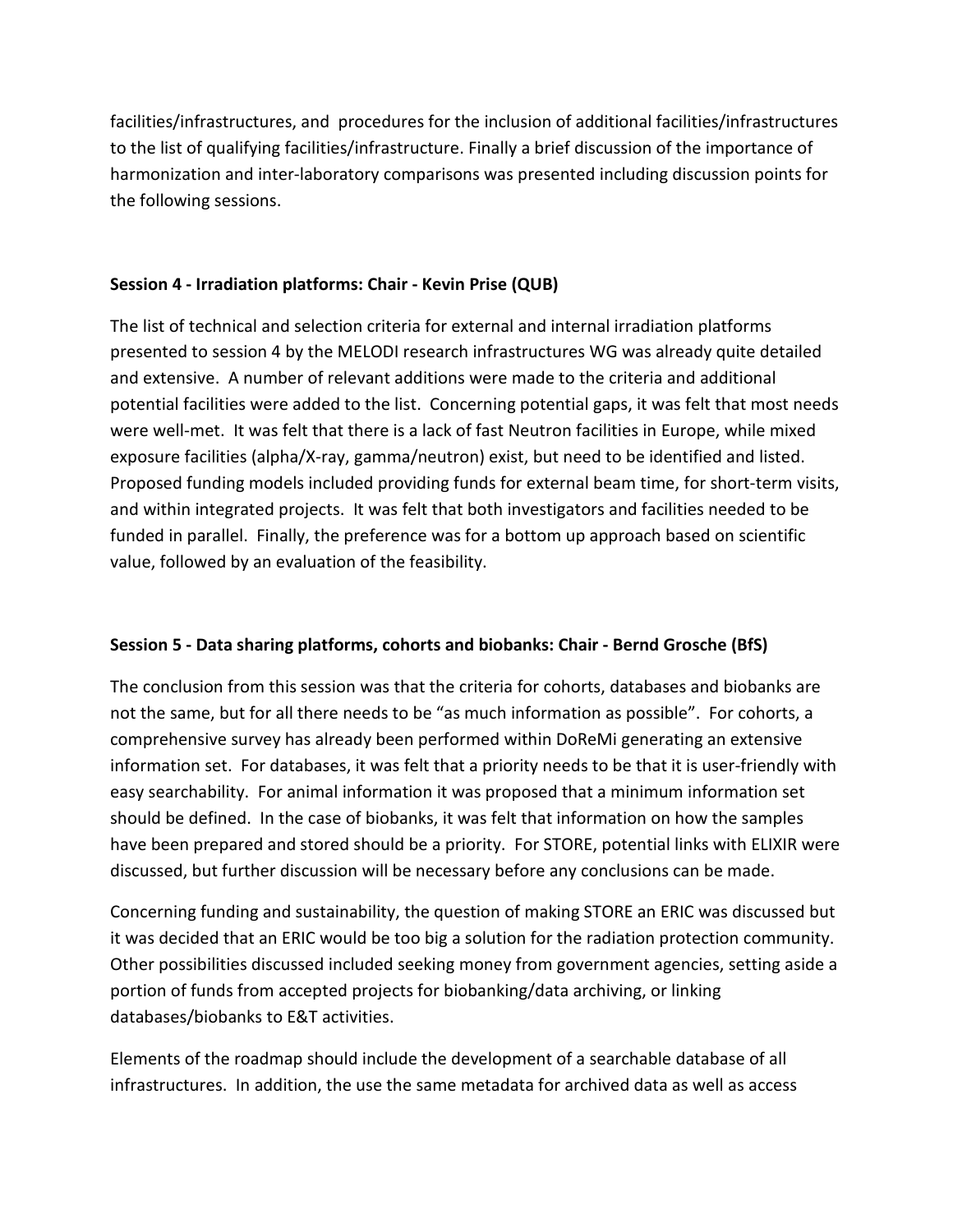through one portal should be considered. Before creating new cohorts, BBMRI should be asked for advice. Finally, financial strategies to guarantee sustainability should be integrated into the roadmap. The first steps should be to develop an exhaustive list of infrastructures followed by the development of quality criteria that could change over time.

As we move towards CONCERT, it would be nice to put all the information from the DoReMi projects in STORE (either the data or the link to the data). In addition, technically STORE could be an umbrella for all the databases created in the different platforms (EURADOS, ALLIANCE, NERIS). A possible project could be to "Integrate all the existing databases". The question remains as how to motivate/oblige scientists to include the data in STORE or other databases although this may be integrated as a requirement to obtain CONCERT funding.

### **Session 6 - 'omics and analytical platforms: Chair - Soile Tapio (HMGU)**

The list of criteria for 'omics facilities provided to the session participants had a number of proposed selection criteria as well as suggested platforms based on existing EC funded networks in genomics and proteomics and the MERIL database, but the technical criteria remained to be completed. A main conclusion from this session was that it will be very difficult to define specific facilities in the 'omics realm because of the vast number of available facilities as they serve all of biomedical science and not just radiation protection research. Furthermore, the available number of varying technologies, and the complexity of the methodologies also present significant challenges in assessing which facilities may be the most appropriate.

Nonetheless, a number of possible criteria were considered. For proteomics and metabolomics platforms, the sensitivity as measured by the number of analytes or peptides identified per samples should be considered. The use of "old fashioned" techniques such as spotted arrays for transcriptomics and 2D gels for proteomics should be avoided. For certain standardized techniques, should outsourcing to private companies be considered? Furthermore, core-labs facilities, large institutes and/or private companies offer high quality service, as they already comply with strict quality control processes to become certified as such. In addition, depending on the approach, NGS could be an affordable alternative provided by private companies, whereas proteomics and metabolomics are more complex and are better performed at large institutes (core labs). Throughput could also be used as a selection criterion along with the technology used and associated publications.

Concerning the question of and performing intercomparisons, they have been carried out in the past in transcriptomics and proteomics. An intercomparison exercise may be needed in the field of metabolomics as the methodology is evolving and this has successfully been carried out in France and Germany. One of the great challenges is the vast number of 'omics plaforms to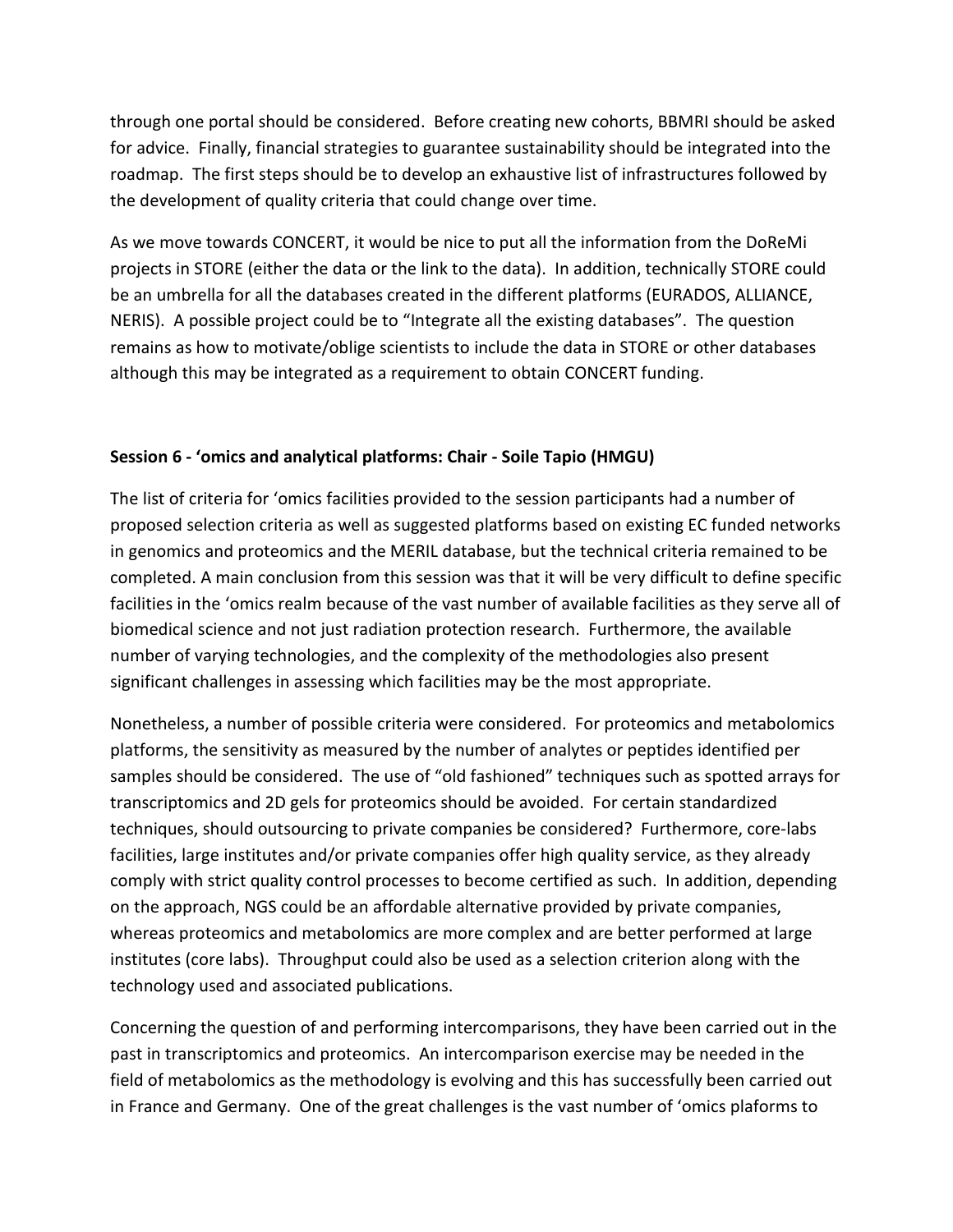run intercomparisons as is done for dosimetry or other fields. In addition, it is not clear how to motivate these platforms, as the projects coming from radioprotection research would represent a small fraction of their overall work. Furthermore, the technologies in the 'omics fields are rapidly evolving. A further challenge is the complex bioinformatics and data analysis and the question of whether these can be standardized. It is thus felt that the harmonization of proteomics and genomics is not feasible, although this may be possible for metabolomics as the number of facilities are limited, so it may be possible to identify a reference lab for each country and guide radiation biologists to these facilities.

Education and training should play an important role in the use of 'omics technologies as good experimental design is crucial to ensure reliable results in the 'omics fields. In order to ensure the optimum use of available 'omics facilities it is necessary to have a minimum understanding about omics experimental design, data analysis and interpretation. For example, EMBO/EBI offers a good panel of omics training courses.

Finally, sustainability was not considered to be an issue as the 'omics platforms are well outside the relatively limited scope of radiation biology as compared to the whole of biomedical research.

### **General Conclusion from the workshop and Proposition for CONCERT**

It is clear from the workshop that not one solution fits all concerning improving access to the best facilities for the different types of infrastructure. The simplest way to provide access to infrastructures is through the provision of financing for their use within each project proposal. Two possible mechanisms that could be used for future CONCERT calls are the following:

- (1) Provide a list of selected facilities to be used for CONCERT funded projects based on the technical and selection criteria. Anyone proposing to use another facility must provide a scientifically valid reason which will be considered by the external proposal reviewers. This process may be more appropriate for irradiation facilities
- (2) Leave the choice of the facility to be used up to the scientists, but require that they test a standardized sample set that will be provided by WP6 of CONCERT on their selected platform. This sample set will have already been independently validated on 3 national level platforms. The results obtained using this sample set must be incorporated into a go/no go decision for the use of the selected facility to ensure that the chosen facility meets the necessary technical standards to ensure that the project obtains meaningful results. This solution may be more appropriate for transcriptomic, proteomic, or metabolomics facilities.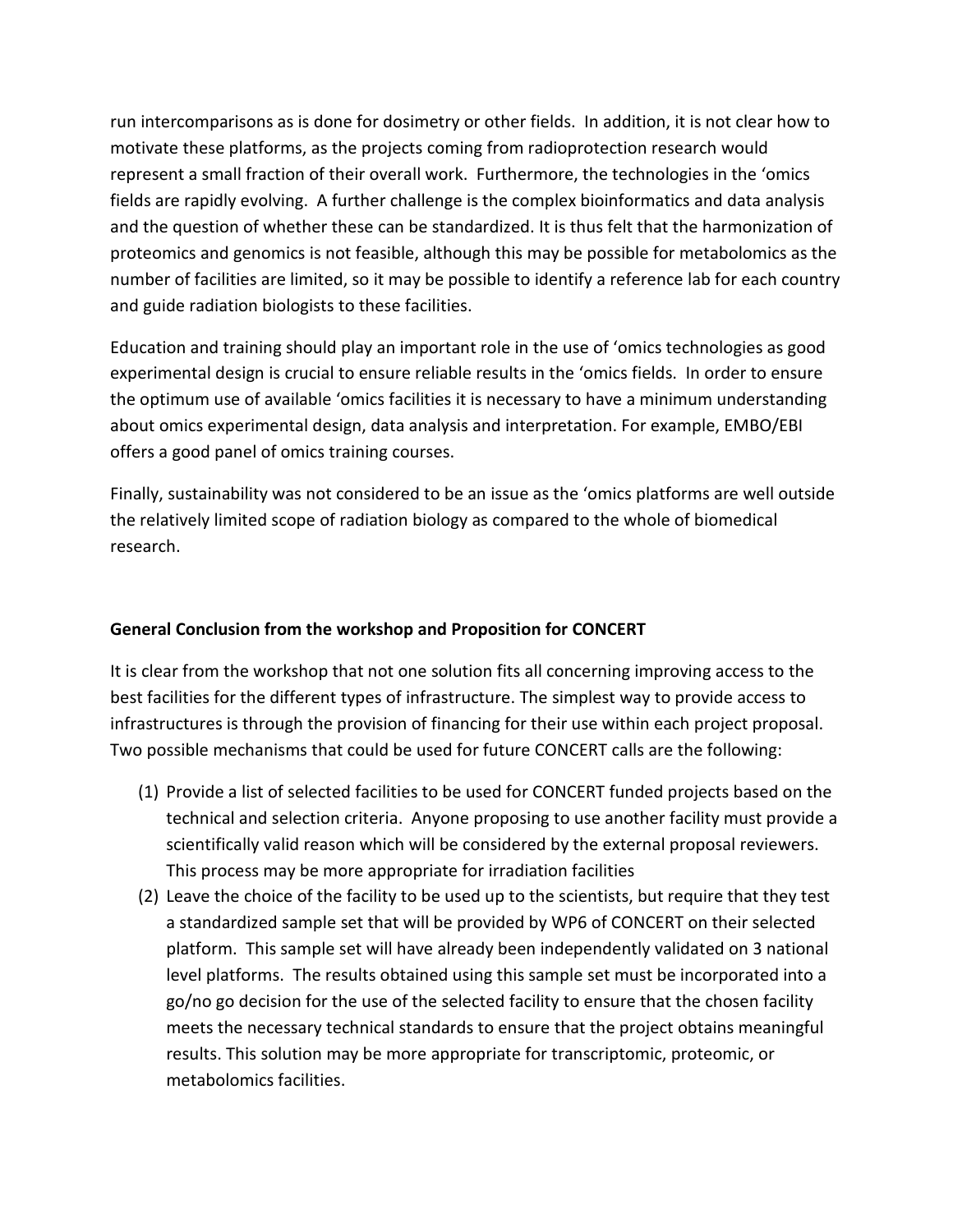The performance of intercomparison exercises is difficult to carry out and will only be considered for specific cases.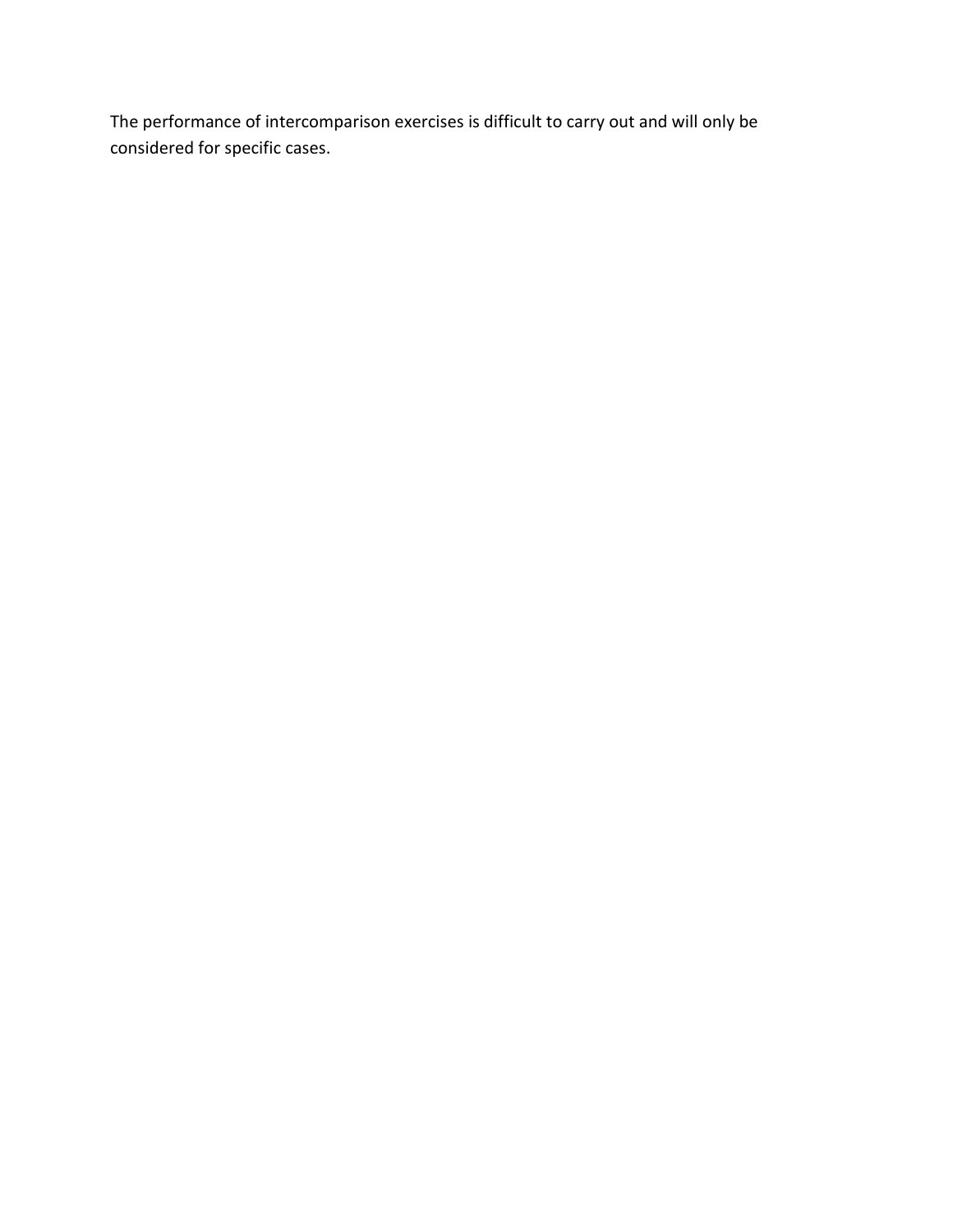## **AGENDA**

### **Monday, April 27**

8:15 – 8:45 Arrival of workshop participants

9:00 Introduction to the workshop – *Laure Sabatier (CEA)*

### *Session 1 – Chair: Antonella Tabocchini (ISS)*

Improved Access to Infrastructures (physical access, supporting facilities and management, financial strategies)

- 9:10 FIGARO *Dag Anders Brede (NMBU)*
- 9:30 IES *Ignacia Tanaka (IES)*
- 9:50 Low dose gamma radiation facility *Siamak Haghdoost (SU)*
- 10:10 SNAKE *Günther Dollinger (UBWM)*
- 10:30 Discussion/Roundtable
- 11:00 Coffee Break

## *Session 2 – Chair: Fieke Dekkers (RIVM)*

Infrastructures for data sharing and biobanks

- 11:30 STORE *Bernd Grosche (Bfs)*
- 11:50 FREDERICA and other radio ecology databases *Almudena Réal (CIEMAT)*
- 12:10 Janus Archives *Gayle Woloschak (Northwestern University)*
- 12:30 BBMRI-LPC *Outi Törnwall (THL)*
- 12:50 Discussion/Roundtable

13:20 Lunch

### *Session 3 – Chair: Rafi Benotmane (SCK-CEN)*

The experience of National and European level distributed platforms (harmonization, choice of partners, criteria, intra-laboratory comparisons, financing, and sustainability)

- 14:30 BBMRI-ERIC *Andrea Wutte (BBMRI-ERIC)*
- 15:00 EURO-BIOIMAGING *– Pamela Zolda (EIBIR)*
- 15:30 ELIXIR *Andrew Smith (ELIXIR)*